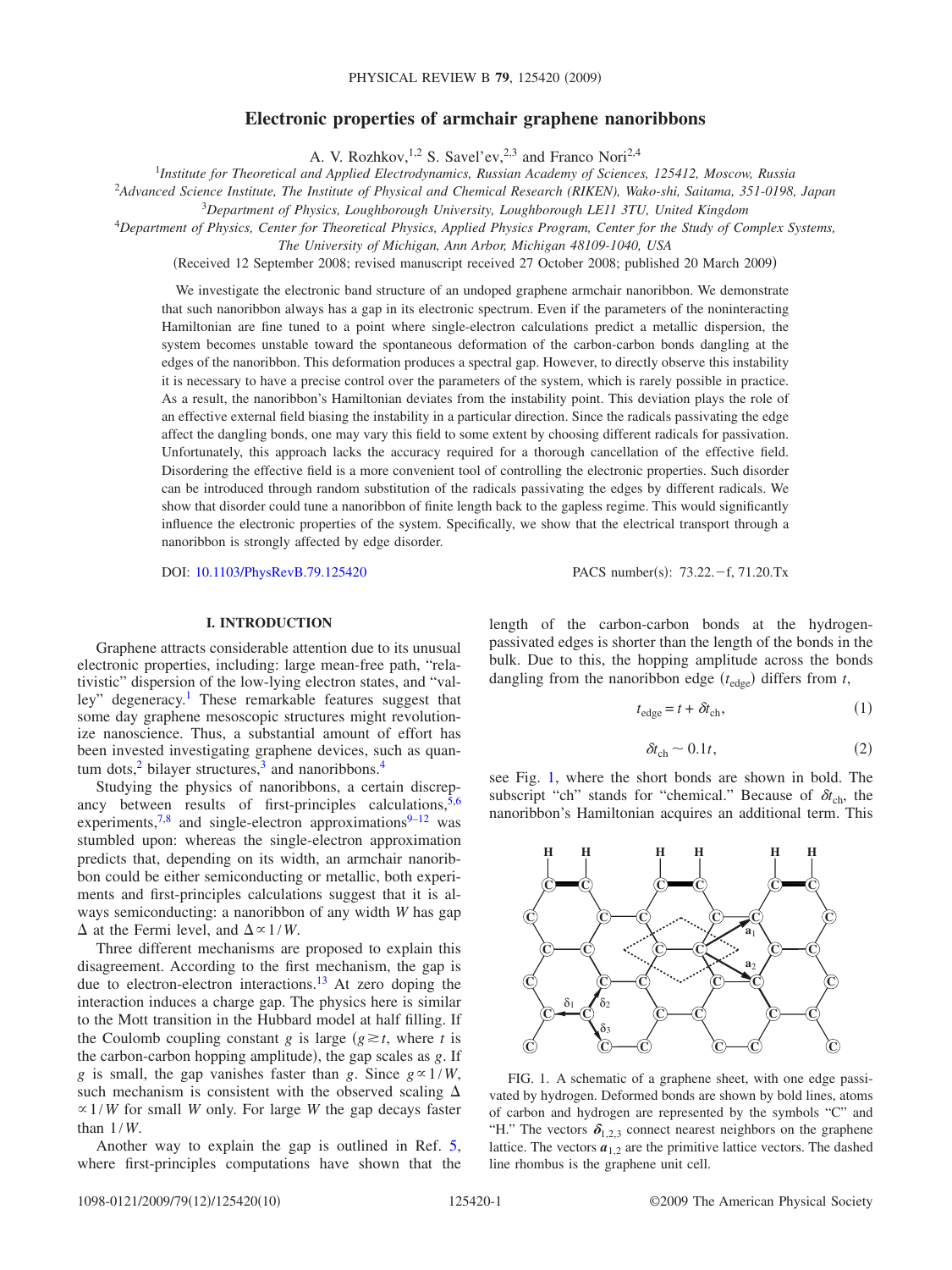term modifies the scattering off the nanoribbon edge and opens a gap in the electronic spectrum. Assuming that  $\delta t_{ch}$ depends mainly on the chemical properties of the edge  $(e.g.,)$ the nature of the passivating radical or the absence thereof) and insensitive to the nanoribbon width *W*, one can demonstrate that the effective strength of this coupling is inversely proportional to *W*. Thus, the relation  $\Delta \propto 1/W$  is recovered.

The third explanation for the opening of the gap was proposed in Refs. [14](#page-9-11)[–16.](#page-9-12) According to these references, the gap may be explained, if, besides the nearest-neighbor, one adds longer-range hopping terms to the graphene Hamiltonian.

The third-nearest-neighbor hopping term affects the size of the gap and introduces two modifications to the nanoribbon Hamiltonian. It slightly alters the electron propagation in the bulk. This detail, however, is unimportant for us. More significant, the third-nearest-neighbor hopping brings extra edge scattering, characterized by a constant  $t_3$ . The latter interferes with the scattering caused by the deformed bonds. As a result, the constant for total edge scattering is a sum,

$$
\delta t = \delta t_{\rm ch} + t_3. \tag{3}
$$

<span id="page-1-0"></span>The spectral gap is proportional to  $|\delta t|$ .

In addition to these mechanisms, other ways to open the gap might be present as well. Which mechanism dominates depends on a variety of factors, such as electrostatic screening by the gate electrode, mechanical forces applied to the nanoribbon, $^{17}$  and edge passivation.

### **A. Summary of our results**

Equation ([3](#page-1-0)) suggests that one could, at least in principle, fine tune the Hamiltonian of the nanoribbon to the point, where the total edge scattering vanishes completely:  $\delta t_{ch}$ =−*t*3. This may be achieved through a careful choice of the radicals passivating the edges.) At such a point the singleelectron calculations predict that the gap closes, and the nanoribbon becomes metallic. However, this result is incorrect. We will show that the metallic state of the armchair nanoribbon is unstable. Specifically, we prove the following: near the point where total scattering off the boundary vanishes  $(\delta t = 0)$  the total energy of the nanoribbon becomes a decreasing function of  $|\delta t|$ . As a result, the system would try to steer away from  $\delta t = 0$  point by changing either  $\delta t_{ch}$  [by deforming the dangling bonds more (or less)] or  $t_3$  (by deforming all bonds of the nanoribbon) or by inducing some other type of deformation to create a gap-opening scattering off the nanoribbon's edge.

To understand the physics behind this, it is convenient to describe such deformation using a real one-component (Ising type) order parameter  $\delta t$ . At the mean-field level we can state that the elastic energy of the deformed bonds is

$$
\epsilon_{\rm b} \sim (\delta t)^2 > 0. \tag{4}
$$

<span id="page-1-2"></span>This expression assumes that the single-particle Hamiltonian is fine tuned to the metallic dispersion point: the elastic energy is the lowest when  $\delta t = 0$ .

In addition to the elastic energy, the energy of the conducting electrons has to be accounted for. It is given by

TABLE I. Analogy between the Ising model and the nanoribbon of graphene.

<span id="page-1-1"></span>

|                          | Ising model                            | Nanoribbon                                  |
|--------------------------|----------------------------------------|---------------------------------------------|
| Order                    | Magnetization                          | Bond deformation $u$ ,                      |
| parameter                |                                        | $u \sim \delta t$                           |
| External field<br>Energy | Magnetic field H<br>$aS^2 + bS^4 - HS$ | "Edge field" f<br>$au^2$ ln $u + bu^2 - fu$ |

$$
\epsilon_{\rm el} \sim \Delta^2 \ln(\Delta/t) < 0. \tag{5}
$$

Since  $\Delta \sim |\delta t|$ , the total energy,  $\epsilon_b + \epsilon_{el}$ , always has a minimum at not zero  $|\delta t|$ .

In practice, this instability has little chance to be observed directly. Indeed, it is a challenging job to adjust the system to guarantee that  $\delta t = 0$ : one has to make a delicate selection of the radical for edge passivation to ensure this condition. For a generic radical  $\delta t \neq 0$ . Within the analogy between our nanoribbon and the Ising model, we can say that our phase transition is biased by external field coupled to the order parameter. We will refer to this as the "edge field." By selecting different passivating radicals we can vary the edge field. This field enters into the mean-field energy as a term *f*  $\delta t$  (see Table [I](#page-1-1)).

Since it is difficult to switch the edge field off, our system is always away from the critical regime. Yet, even a system with a strong edge field may be tuned to the gapless state by disordering this field. Therefore, the edge disorder may be used as a tool to control the spectral properties of nanoribbons.

Disorder can be introduced by passivating the edges with radicals of two different types, randomly distributed along the length of the nanoribbon. The hopping amplitude at the edge *t*edge would become a function of the coordinate along the ribbon,

$$
t_{\rm edge}(x) = t + \delta t_{\rm ch} + \delta t_{\rm dis}(x),\tag{6}
$$

<span id="page-1-3"></span>where  $\delta t_{ch}$  is independent of *x*, while  $\delta t_{dis}(x)$  is the disordered part. Consequently, the total scattering constant acquires the disordered part as well,

$$
\delta t(x) = \delta t + \delta t_{\text{dis}}(x),\tag{7}
$$

$$
\overline{\delta t} = \overline{\delta t}_{\text{ch}} + t_3. \tag{8}
$$

In such system the electronic spectrum is very sensitive to the relative strengths of  $\delta t$  and  $\delta t_{\text{dis}}$ ; when the disorder is weak, the spectrum has a (pseudo)gap due to a nonzero  $\delta t$ term; when  $\delta t = 0$ , the pseudogap closes, and the nanoribbon is in the disorder-dominated regime.

The crossover between these two regimes can be observed with the help of transport measurements. In a nanoribbon, whose length *L* is thermodynamically large, the conductance vanishes exponentially in both regimes: when there is no disorder, the finite gap removes the density of states from the Fermi level; when there is disorder, the wave functions are localized. Thus, for very long nanoribbons the conductance is suppressed regardless of the disorder strength.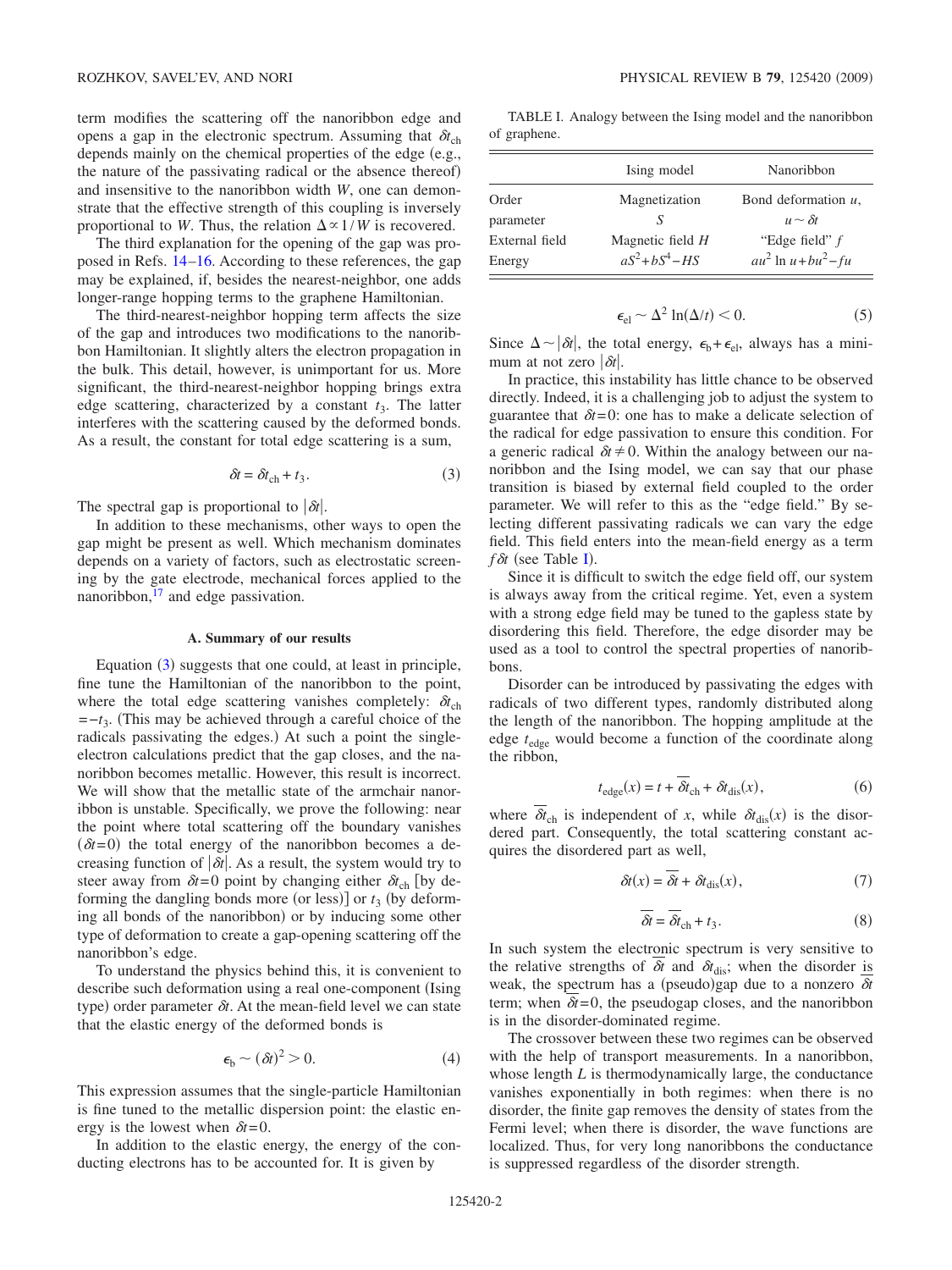The situation is different for a mesoscopic sample. Note that the localization is a weaker phenomenon than the gap opening in the sense that the inverse of the localization length  $l_{\text{loc}}^{-1}$  is the second order in the disorder strength,

$$
l_{\text{loc}}^{-1} = O(\delta t_{\text{dis}}^2),\tag{9}
$$

while the inverse of the length scale,

$$
l_{\rm gap}^{-1} \sim \Delta / v_{\rm F},\tag{10}
$$

<span id="page-2-5"></span>characterizing the gap size, is linear in  $\delta t$ ,

$$
l_{\rm gap}^{-1} = O(|\delta t|). \tag{11}
$$

That is, a longer nanoribbon is required to observe a welldeveloped localization. Therefore, it is possible to choose *L* sufficiently short to have no localization features at any edge disorder, and yet long enough to observe the spectral gap when the disorder is low. Thus, at weak edge disorder, the low-temperature conductance of the sample is exponentially suppressed due to the gap; otherwise, the conductance is finite down to the lowest temperatures. Therefore, the disorder effectively closes the gap. Thus, we find that increasing disorder in graphene can increase its conductivity. This counterintuitive result is consistent with other works (e.g., Ref.  $18$ ) finding an increase in conductivity with disorder.

This paper is organized as follows. In Sec. [II](#page-2-0) we derive the model for a nanoribbon with deformed edges. The insta-bility of the nanoribbon is discussed in Sec. [III.](#page-4-0) In Sec. [IV](#page-6-0) we investigate the effect of disorder on the transport properties of the nanoribbon. Section [V](#page-8-0) presents the conclusions.

# **II. MODEL**

<span id="page-2-0"></span>In this section we will obtain the Hamiltonian for a graphene nanoribbon with deformed edge bonds. Our derivation relies on basic facts of the graphene physics, which are discussed in Ref. [1.](#page-9-0) We will not generalize our model to include longer-range hopping. The interested reader is referred to Refs. [15](#page-9-15) and [16,](#page-9-12) where these effects are studied.

#### **A. Tight-binding model for graphene**

For completeness, in this section we quickly rederive basic single-electron properties of a graphene sheet. This gives us an opportunity to introduce notation we will need below.

It is common to describe a graphene sample in terms of a tight-binding model on a honeycomb lattice. Such lattice can be split into two sublattices, denoted by  $A$  and  $B$ .

The Hamiltonian of a graphene sheet is given by

$$
H = -t\sum_{\mathbf{R}} \sum_{i=1,2,3} c_{\mathbf{R}}^{\dagger} c_{\mathbf{R} + \delta_i} + \text{H.c.},\tag{12}
$$

<span id="page-2-3"></span>where **R** runs over sublattice A. The vectors  $\delta_i$  (*i*=1,2,3) connect the nearest neighbors. These are (see Fig. [1](#page-0-0))

$$
\delta_1 = a_0(-1,0),\tag{13}
$$

$$
\delta_2 = a_0(1/2, \sqrt{3}/2) \tag{14}
$$

$$
\delta_3 = a_0(1/2, -\sqrt{3}/2). \tag{15}
$$

The symbol  $a_0$  denotes the carbon-carbon bond length, which is about 1.4 Å.

<span id="page-2-1"></span>The corresponding Schrödinger equation can be written as

$$
\varepsilon \psi_{\mathbf{R}}^{\mathcal{A}} = -t\psi_{\mathbf{R}+\delta_1}^{\mathcal{B}} - t\sum_{i=1,2} \psi_{\mathbf{R}+\delta_1 + \mathbf{a}_i}^{\mathcal{B}},\tag{16}
$$

$$
\varepsilon \psi_{\mathbf{R} + \delta_1}^{\beta} = -t \psi_{\mathbf{R}}^{\beta} - t \sum_{i=1,2} \psi_{\mathbf{R} - \mathbf{a}_i}^{\beta},\tag{17}
$$

<span id="page-2-2"></span>where  $\psi_{\mathbf{R}}^{\mathcal{A}}$  ( $\psi_{\mathbf{R}+\delta_1}^{\mathcal{B}}$ ) denotes the wave-function value at the site **R** (at the site **R**+ $\delta$ <sub>1</sub>) of sublattice A (sublattice B). The primitive vectors of the honeycomb lattice are

$$
\mathbf{a}_1 = a_0(3/2, \sqrt{3}/2),\tag{18}
$$

$$
\mathbf{a}_2 = a_0(3/2, -\sqrt{3}/2). \tag{19}
$$

They connect nearest neighbors on the same sublattice.

Since the primitive cell contains two atoms, it is convenient to define a two-component (spinor) wave function,

$$
\Psi_{\mathbf{R}} = \begin{pmatrix} \psi_{\mathbf{R}}^{\mathcal{A}} \\ \psi_{\mathbf{R} + \delta_1}^{\mathcal{B}} \end{pmatrix} . \tag{20}
$$

With this notation the action of *H* on spinor  $\Psi_k$  can be expressed as

$$
H\Psi_{\mathbf{k}} = \begin{pmatrix} 0 & -t_{\mathbf{k}} \\ -t_{\mathbf{k}}^* & 0 \end{pmatrix} \Psi_{\mathbf{k}},\tag{21}
$$

$$
t_{\mathbf{k}} = t \left[ 1 + 2 \exp\left( -i \frac{3k_x a_0}{2} \right) \cos\left( \frac{\sqrt{3}}{2} k_y a_0 \right) \right].
$$
 (22)

For every **k** there are two eigenstates,

$$
\Psi_{\mathbf{k}\pm} = \begin{pmatrix} \mp e^{i\theta_{\mathbf{k}}}\\ 1 \end{pmatrix},\tag{23}
$$

$$
\exp(i\,\theta_{\mathbf{k}}) = \frac{t_{\mathbf{k}}}{|t_{\mathbf{k}}|},\tag{24}
$$

with the eigenvalues,

$$
\varepsilon_{\mathbf{k}\pm} = \pm |t_{\mathbf{k}}| = \pm t\sqrt{1 + 4f(\mathbf{k})},\tag{25}
$$

<span id="page-2-4"></span>
$$
f(\mathbf{k}) = \cos\left(\frac{3}{2}k_x a_0\right) \cos\left(\frac{\sqrt{3}}{2}k_y a_0\right) + \cos^2\left(\frac{\sqrt{3}}{2}k_y a_0\right). \tag{26}
$$

The states with negative (positive) energy are filled (empty) at *T*=0.

The quantity  $\varepsilon_k$  vanishes at six points within the Brillouin zone (see Fig. [2](#page-3-0)):  $(0, \pm 4\pi/(3\sqrt{3}a_0))$  and  $(\pm 2\pi/(3a_0), \pm 2\pi/(3\sqrt{3}a_0))$ . These are the locations of the famous Dirac cones of graphene.

These six cones can be split into two equivalence classes: the locations of any two cones inside the same equivalence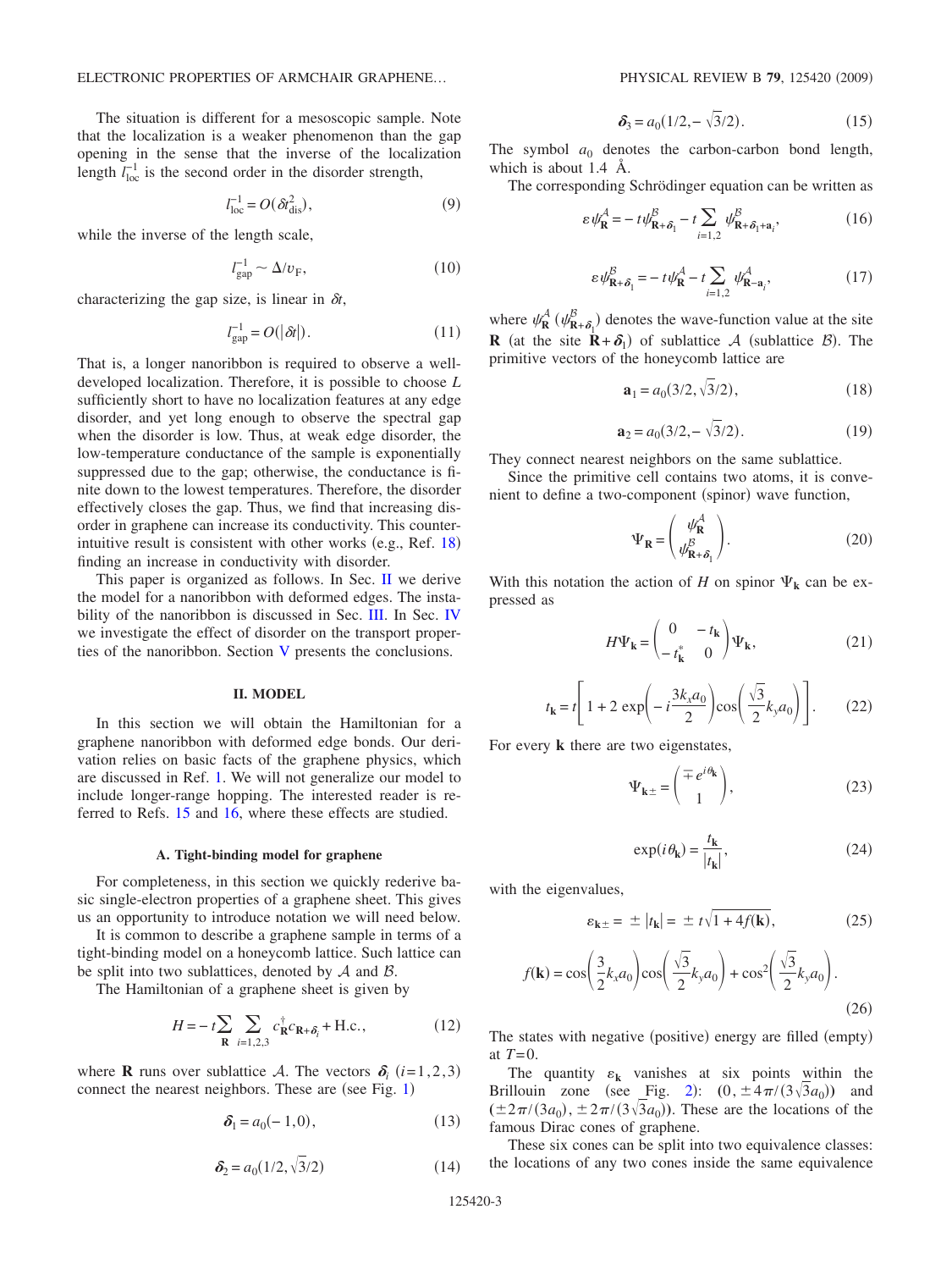<span id="page-3-0"></span>

FIG. 2. Shaded hexagon schematically shows the Brillouin zone of graphene. The Dirac cones are located at the corners of the zone. In an armchair nanoribbon the condition Eq.  $(37)$  $(37)$  $(37)$  imposes the quantization of  $k_y$ . This splits the whole spectrum into a finite number of 1D branches. A branch is represented by a horizontal line. Gapless branches (solid lines) pass through Dirac cones whereas branches with a gap (broken lines) do not. A given branch may be represented by more than one line on this figure [see discussion before Eq.  $(43)$  $(43)$  $(43)$ ].

class differ by a reciprocal-lattice vector. Thus, we do not need all six of them. Two inequivalent cones are sufficient,

cone K: 
$$
\mathbf{k}_{\mathcal{K}} = (2\pi/(3a_0), 2\pi/(3\sqrt{3}a_0));
$$
 (27)

cone K': 
$$
\mathbf{k}_{K'} = (0, 4\pi/(3\sqrt{3}a_0))
$$
. (28)

# **B. Nanoribbon spectrum**

<span id="page-3-7"></span>Consider now the electron states of the armchair nanorib-bon (see Fig. [3](#page-3-1)). Such nanoribbon is defined by the condition

<span id="page-3-1"></span>

FIG. 3. A segment of an armchair nanoribbon of width *W*. The auxiliary sites at the edges (where the wave function must vanish) are shown by the hatched circles. The nanoribbon unit cell is enclosed inside the dotted line. The deformed bonds at the edges are shown in bold.

 $0 \le y \le W$ . The width of the nanoribbon *W* is a multiple of  $\sqrt{3}a_0/2$ ,

$$
W = \frac{\sqrt{3}a_0}{2}M,\tag{29}
$$

where *M* is an integer.

The Schrödinger equation for the edge sites differs from Eqs. ([16](#page-2-1)) and ([17](#page-2-2)). For sites on the upper edge  $(y=W)$  we can write

$$
\varepsilon \psi_{\mathbf{R}}^A = -t \psi_{\mathbf{R} + \delta_1}^B - t \psi_{\mathbf{R} + \delta_1 + \mathbf{a}_2}^B,\tag{30}
$$

$$
\varepsilon \psi_{\mathbf{R} + \delta_1}^{\beta} = -t \psi_{\mathbf{R}}^{\beta} - t \psi_{\mathbf{R} - \mathbf{a}_1}^{\beta}.
$$
 (31)

<span id="page-3-3"></span><span id="page-3-2"></span>Note the absence of the summation over the lattice vectors in the right-hand side of these equations. This boundary condition is called "free." It can be easily generalized for the lower edge.

An armchair nanoribbon is invariant under a shift over  $3a_0$  along the *x* axis. Thus, a  $3a_0$  long nanoribbon segment can be thought of as a nanoribbon unit cell. There are  $(M+1)$  graphene unit cells in a nanoribbon unit cell. The nanoribbon Brillouin zone is

$$
-\frac{\pi}{3a_0} < k_x < \frac{\pi}{3a_0}.\tag{32}
$$

<span id="page-3-6"></span>Now we assume that all the carbon-carbon bonds of our system have the same hopping amplitude  $t$  (that is, the deformation of the edge bonds is absent). The wave function  $\Psi_{\mathbf{R}}$  satisfies the free boundary conditions Eqs. ([30](#page-3-2)) and ([31](#page-3-3)) at  $\mathbf{R} = (x, W)$  and similar conditions at  $\mathbf{R} = (x, 0)$ . It is not convenient, however, to work with such boundary conditions directly. Fortunately, if we add an additional row of lattice sites $15$  at each edge and demand that the wave function vanishes at these auxiliary sites (see Fig.  $3$ ), then the wave function at the real edge sites satisfies the free boundary condition. In other words, our *free* boundary-condition problem for a nanoribbon of width *W* is equivalent to the *zero* boundary-condition problem for a nanoribbon of width *W*  $+\sqrt{3}a_0$ ), Ref. [15.](#page-9-15) Thus, we want

$$
\Psi_{\mathbf{R}}|_{y=-\sqrt{3}a_0/2} = \Psi_{\mathbf{R}}|_{y=W+\sqrt{3}a_0/2} = 0.
$$
 (33)

<span id="page-3-4"></span>The eigenfunction of the Hamiltonian  $H$  [Eq.  $(12)$  $(12)$  $(12)$ ] satisfying Eq.  $(33)$  $(33)$  $(33)$  can be written as follows:

$$
\Psi_{\mathbf{R}\pm} = (c_1 \Psi_{k_x, k_y \pm} e^{-ik_y y} + c_2 \Psi_{k_x, -k_y \pm} e^{ik_y y}) e^{-ik_x x}, \quad (34)
$$

<span id="page-3-5"></span>where  $c_{1,2}$  are complex coefficients. Note that this eigenfunction has a well-defined value of the momentum  $k_x$  along the *x* axis, but not of the momentum  $k_y$  along the *y* axis, since our system has no translational invariance in the *y* direction.

The values of  $k_y$  and  $c_{1,2}$  in Eq. ([34](#page-3-5)) must be chosen to satisfy Eq. ([33](#page-3-4)). Since the spinor  $\Psi_{k\pm}$  remains the same when the sign of  $k_y$  changes, we derive

$$
\sin[k_y(W + \sqrt{3}a_0)] = 0,\t(35)
$$

$$
c_1 = -\exp(-i\sqrt{3}k_y a_0)c_2.
$$
 (36)

We then obtain the following quantization condition: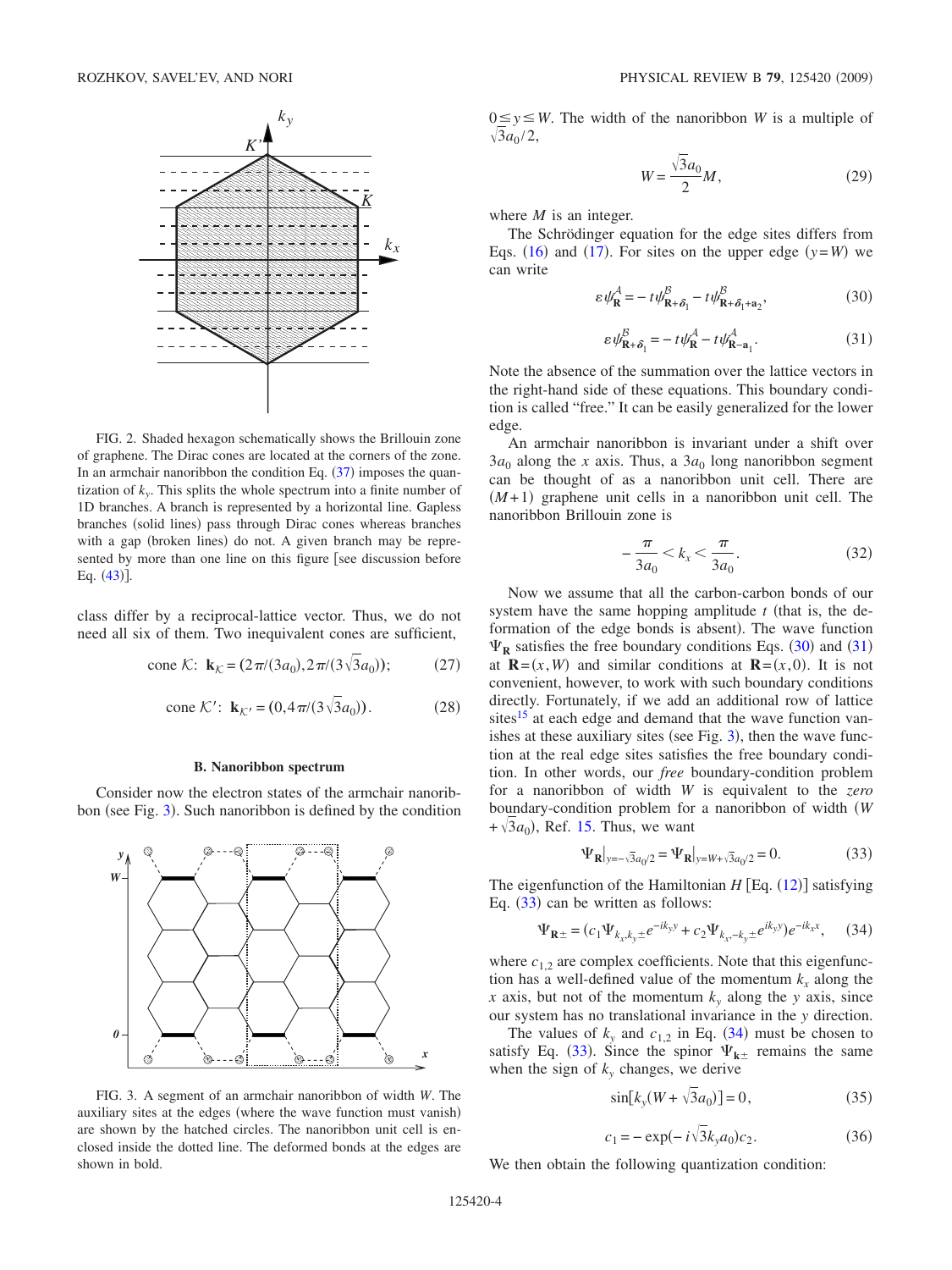ELECTRONIC PROPERTIES OF ARMCHAIR GRAPHENE...

$$
k_{y} = \frac{2\pi n}{\sqrt{3}(M+2)a_{0}},
$$
\n(37)

<span id="page-4-1"></span>where *n* is an integer. Thus, the nanoribbon spectrum  $\varepsilon_n(k_x)$ consists of a set of one-dimensional (1D) branches labeled by an integer *n*.

Using the above results it is possible to construct explicitly the nanoribbon eigenfunction. However, for our purposes it is more convenient to define an effective Hamiltonian for a given branch. Let us look for a nanoribbon Hamiltonian eigenfunction in the form

$$
\varepsilon \Psi_n(x) = \begin{pmatrix} 0 & -t \\ -t & 0 \end{pmatrix} \Psi_n(x) + 2 \cos \left( \frac{\pi n}{M+2} \right) \left[ \begin{pmatrix} 0 \\ 0 \end{pmatrix} \right]
$$

In *k* space this equation has the form  $\epsilon \Psi_n = H(n) \Psi_n$ , where the effective Hamiltonian for branch *n* is

$$
H(n) = \begin{pmatrix} 0 & -t_{k_x n} \\ -t_{k_x n}^* & 0 \end{pmatrix},
$$
 (41)

$$
t_{k_x n} = t \left[ 1 + 2 \cos\left(\frac{\pi n}{M+2}\right) \exp\left(-i\frac{3}{2}k_x a_0\right) \right].
$$
 (42)

This Hamiltonian possesses accidental symmetry: the nanoribbon remains unchanged under a shift by  $3a_0$  along the *x* axis, yet the effective Hamiltonian  $H(n)$  is invariant under a shift by  $3a_0/2$ . That is, the effective symmetry of the Hamiltonian is higher than the geometric symmetry of the underlying system. This symmetry is destroyed when the edge bonds are deformed. However, since in this paper we are interested in the low-energy properties of the system, this peculiarity will play no role in what follows.

Within our labeling scheme the same branch may appear under different values of index *n*. Obviously, *n* and −*n* correspond to the same branch. Furthermore, if  $n>0$ ,  $n' > 0$ , and  $n = -n' \mod(M+2)$ , both *n* and *n'* define the same branch. This means that there are  $(M+1)$  independent branches,

$$
0 < n < M + 2. \tag{43}
$$

<span id="page-4-2"></span>This is precisely the number of graphene unit cells in a nanoribbon unit cell. The Hamiltonian of the nanoribbon is the direct sum of the  $H(n)$ 's:  $H = \sum_n H(n)$ .

The dispersion associated with a specific branch is given by Eq.  $(25)$  $(25)$  $(25)$ , where  $k_y$  is fixed by Eq.  $(37)$  $(37)$  $(37)$ . In other words, a branch samples the function  $\varepsilon_k$  along the line  $k_y$ =const.

Let us now find out under which circumstances the gapless branches appear. Branch  $n \lfloor n \rfloor$  satisfies Eq. ([43](#page-4-2)) is gapless if the complex equation (a system of two real equations)  $t_{k_x,n}$ =0 has a root satisfying Eq. ([32](#page-3-6)).

Solving this system of trigonometric equations one can prove that a zero eigenvalue at  $k_x=0$  appears when  $\cos[\pi n/(M+2)] = -1/2$ . The latter condition is fulfilled if the

$$
\Psi_{\mathbf{R}} = \Psi_n(x) \sin\left[\frac{2\pi n}{\sqrt{3}(M+2)a_0} \left(y + \frac{\sqrt{3}a_0}{2}\right)\right],\qquad(38)
$$

where the spinor  $\Psi(x)$  is defined as

$$
\Psi_n(x) = \begin{pmatrix} \psi_n^A(x) \\ \psi_n^B(x - a_0) \end{pmatrix} . \tag{39}
$$

In this equation  $x=3a_0m/2$ , and *m* is an integer.

Substituting the expression for  $\Psi_n$  into the Schrödinger Eqs.  $(16)$  $(16)$  $(16)$  and  $(17)$  $(17)$  $(17)$ , we obtain

$$
\begin{pmatrix} 0 & -t \\ 0 & 0 \end{pmatrix} \Psi_n(x + 3a_0/2) + \begin{pmatrix} 0 & 0 \\ -t & 0 \end{pmatrix} \Psi_n(x - 3a_0/2) \Bigg]. \tag{40}
$$

argument of the cosine is  $2\pi/3$ . This is possible provided that  $n = n_0$ , where

$$
n_0 = \frac{2(M+2)}{3},\tag{44}
$$

<span id="page-4-3"></span>and  $n_0$  is an integer. In other words, the gapless branch is present only when  $(M+2)$  is divisible by 3. This agrees with the conclusions of Ref. [12,](#page-9-9) where the single-electron calculations for a nanoribbon with no edge deformation were performed.

The effective Hamiltonian for the gapless branch is

$$
H_0 = H(n_0) = \begin{pmatrix} 0 & -t_{k_x} \\ -t_{k_x}^* & 0 \end{pmatrix},
$$
 (45)

$$
t_{k_x} = t \left[ 1 - \exp\left( -i \frac{3k_x a_0}{2} \right) \right],\tag{46}
$$

$$
\varepsilon_{k_x \pm} = \pm 2t \left| \sin \left( \frac{3}{4} k_x a_0 \right) \right|.
$$
 (47)

The gapless branch is characterized by  $k_y = 4\pi/(3\sqrt{3}a_0)$ . Since  $\mathbf{k} = (0, 4\pi/(3\sqrt{3}a_0))$  is the location of the cone K' [see Eq.  $(28)$  $(28)$  $(28)$ ], one can say that the gapless branch is found in the nanoribbon spectrum only when the quantization condition Eq. ([37](#page-4-1)) allows for existence of the branch passing through the cone  $K'$ .

# **III. SPONTANEOUS GENERATION OF THE GAP**

<span id="page-4-0"></span>In this section we show that the electronic branch, which appears to be gapless according to the calculations reported above, is, in fact, unstable toward the spontaneous opening of the gap. We prove that the edge bond deformation is one possible instability leading to the gap generation.

### **A. Modification of the Hamiltonian due to edge deformation**

To establish such an instability we need to calculate the ground-state energy of the nanoribbon with edge bonds deformed as shown in Fig. [1.](#page-0-0)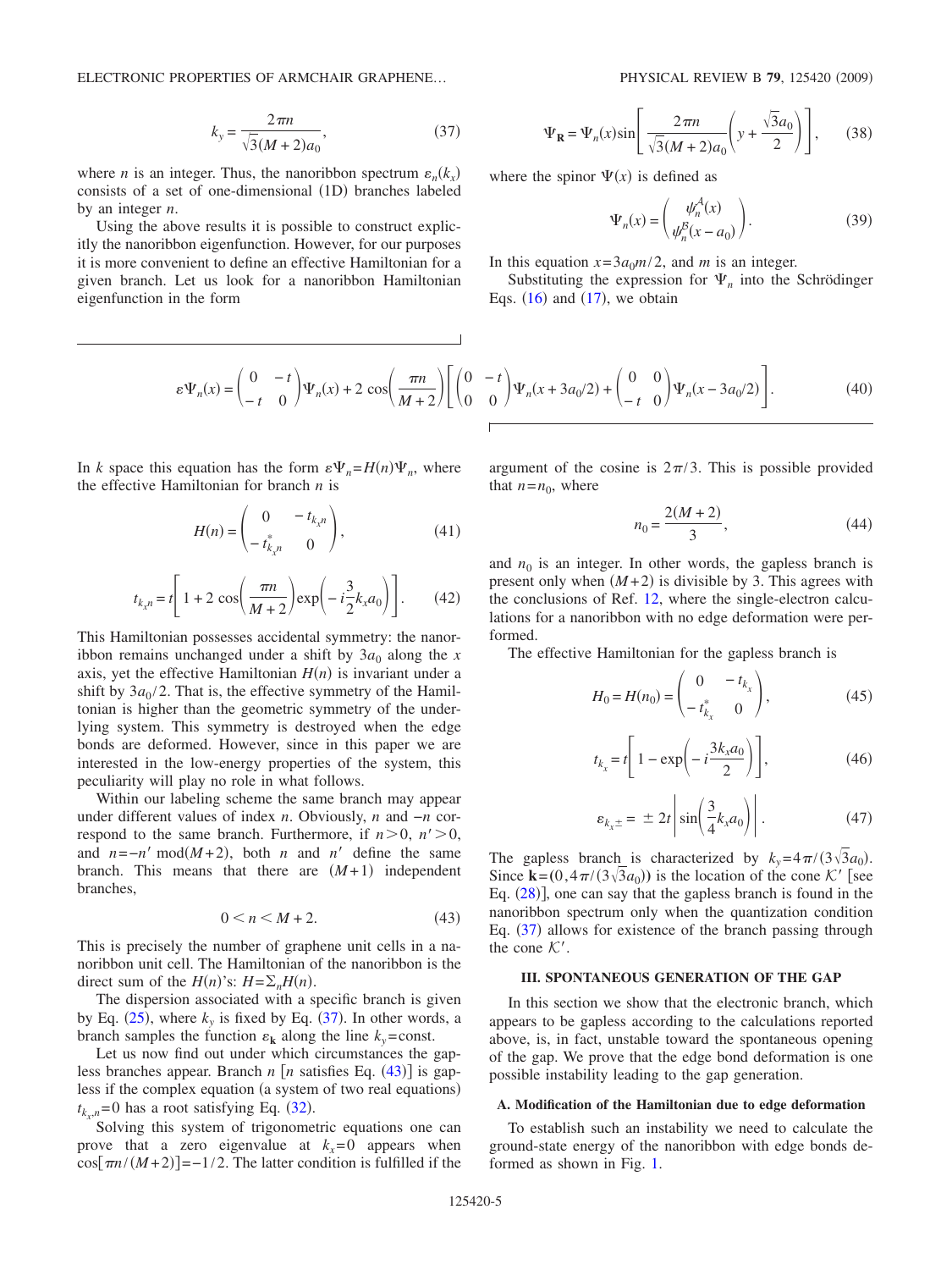To achieve this aim we first determine how the edge deformation affects the Hamiltonian of the gapless branch. We denote by  $\delta H = \delta H_1 + \delta H_h$  the contribution to the Hamiltonian due to edge deformation. The subscript "l" ("h") corresponds to a bond deformation at the lower (higher) edge of the na-noribbon (see Fig. [3](#page-3-1)).

The matrix element of  $\delta H_1$  between two states is equal to

$$
\langle \Phi | \delta H_{\rm l} | \Psi \rangle = - \delta t_{\rm ch} \sum_{m} \phi_{\mathbf{R}_{m}}^{\mathcal{A}^*} \psi_{\mathbf{R}_{m}}^{\mathcal{B}} + \text{c.c.}
$$
 (48)

<span id="page-5-0"></span>The summation in this formula runs over the deformed bonds at the lower edge:  $\mathbf{R}_m = (3a_0m, 0)$ .

Substituting in Eq.  $(48)$  $(48)$  $(48)$  wave functions consistent with Eq. ([33](#page-3-4)), i.e.,

$$
\Psi_{\mathbf{R}} = \Psi e^{-ik_{x}x} \sin \left[ \frac{2\pi n_{0}}{\sqrt{3}(M+2)a_{0}} \left( y + \frac{\sqrt{3}a_{0}}{2} \right) \right]
$$

$$
= \Psi e^{-ik_{x}x} \sin \left( \frac{4\pi y}{3\sqrt{3}a_{0}} + \frac{2\pi}{3} \right), \tag{49}
$$

we find

$$
\langle \Phi | \delta H_{\rm l} | \Psi \rangle = - \delta t_{\rm ch} \Phi^{\dagger} \begin{pmatrix} 0 & 1 \\ 1 & 0 \end{pmatrix} \Psi \sin^2(2\pi/3) \times \sum_{m} \exp[-3ia_0(k_x - k_x')m]. \tag{50}
$$

Therefore, for  $k_x$ ,  $k'_x$  satisfying Eq. ([32](#page-3-6)), the Hamiltonian  $\delta H_1$ equals to

$$
\delta H_1 = -\frac{3\,\delta t_{\rm ch}}{8M + 8} \begin{pmatrix} 0 & 1\\ 1 & 0 \end{pmatrix} \delta_{k_x, k'_x},\tag{51}
$$

<span id="page-5-1"></span>where the factor of  $2(M+1)$  in the denominator comes from the wave-function normalization.

It is trivial to demonstrate that  $\delta H_1 = \delta H_h$ . Superficially, this identity appears to be incorrect: clearly, there should be a difference between the lower and higher edges at the level of the Hamiltonian. However, we must remember that Eq.  $(51)$  $(51)$  $(51)$  is not the full Hamiltonian  $\delta H_1$  (which is indeed different from  $\delta H_h$ ), but rather its projection on the subspace spanned by a specific branch. These projections cannot discriminate between the lower and the higher edge.

The total edge Hamiltonian  $\delta H$  is equal to twice  $\delta H_1$ .

Thus, the Hamiltonian for a nanoribbon with the deformed edge bonds,

$$
H_0 + \delta H = \begin{pmatrix} 0 & -\delta t_{\text{eff}} - t_{k_x} \\ -\delta t_{\text{eff}} - t_{k_x}^* & 0 \end{pmatrix},
$$
 (52)

$$
\delta t_{\rm eff} = \frac{3 \,\delta t_{\rm ch}}{4M + 4},\tag{53}
$$

whose eigenvalues are equal to  $\varepsilon_{k_x \pm} = \pm \varepsilon(k_x)$ , where

$$
(k_x) = \sqrt{(\delta t_{\rm eff})^2 + 4t(t + \delta t_{\rm eff})\sin^2(3k_x a_0/4)},
$$
 (54)

which has a gap  $\Delta = 2|\delta t_{\text{eff}}|$ .

 *kx*-

Since our formerly gapless branch acquired a gap, it might be confusing to refer to such branch as "gapless."

Instead, we will call it " $n_0$  branch," where  $n_0$  is given by Eq.  $(44).$  $(44).$  $(44).$ 

Heuristically, one can say that the gap appears because the boundary conditions at the edges have changed. Indeed, we explained that the gapless branch exists because the quantization condition Eq.  $(37)$  $(37)$  $(37)$  makes this branch pass through the Dirac cone. When the edge scattering is introduced by the bond deformation and the third-nearest-neighbor hopping, the boundary conditions are altered as a result. The latter induces a modification of the quantization rule. Thus, in *k* space, the  $n_0$  branch shifts slightly off the cone pinnacle's location and acquires a gap.

# **B. Edge instability**

To demonstrate the existence of an edge-induced instability we need to calculate the energy of the  $n_0$  branch,

$$
\epsilon_{\rm el} / L = -2 \int_{-\pi/(3a_0)}^{\pi/(3a_0)} \varepsilon(k_x) \frac{dk_x}{2\pi}.
$$
 (55)

It is easy to show that

$$
\epsilon_{\rm el}/L \approx \epsilon_{\rm el}^0/L - \frac{2(\delta t_{\rm eff})^2}{3\pi t a_0} \left( \ln \left| \frac{t}{\delta t_{\rm eff}} \right| + \text{const.} \right), \qquad (56)
$$

where  $\epsilon_{el}^0$  is the ground-state energy calculated at  $\delta t_{eff}=0$ . The next term is the most singular correction to  $\epsilon_{el}^0$  due to  $\delta t_{\rm eff}$ . This correction is not analytic in  $\delta t_{\rm eff}$ .

One also needs an expression for the nanoribbon lattice energy due to the bond deformation,

$$
\epsilon_{\rm b}/L = 2 \times \frac{1}{3a_0} \times \frac{\kappa u^2}{2} = \frac{1}{3a_0} \kappa u^2,
$$
 (57)

where  $u$  is the variation in the edge bond length,  $\kappa$  is the stiffness of the bond (the energy  $\epsilon_{\rm b}/L$  is composed of the energy of two deformed bonds per unit cell of the nanoribbon; the energy of a single deformed bond is  $\kappa u^2/2$ ).

To proceed further we need to know how to relate the deformation of the bond *u* and  $\delta t_{ch}$ . Such information may be extracted from the quantum chemical calculations.<sup>19</sup> However, to demonstrate that our system is unstable it is enough to assume that at small *u* we have  $\delta t_{ch} \sim u$ . Then one can write the following formula for  $\epsilon_{b}$ :

$$
\epsilon_{\rm b}/L = \zeta \frac{(M+1)^2}{a_0} (\delta t_{\rm eff})^2, \tag{58}
$$

where  $\zeta$  is a phenomenological constant.

Finally, it is straightforward to check that the total nanoribbon energy  $\epsilon_{el} + \epsilon_b$  has two minima at  $\delta t_{eff} = \pm \delta t^*$ , where

$$
\delta t^* \sim t \exp[-3\pi t \zeta (M+1)^2] \neq 0. \tag{59}
$$

<span id="page-5-2"></span>This expression shows that the energy is smallest when the bonds at the edges are deformed and the  $n_0$  branch has a gap.

Note that the calculations presented above rely on the mean-field approximation. The latter is applicable to our one-dimensional system since the order parameter (the bond deformation) is of Ising type. Thus, no Goldstone mode is present, and we do not have to worry about critical fluctuations.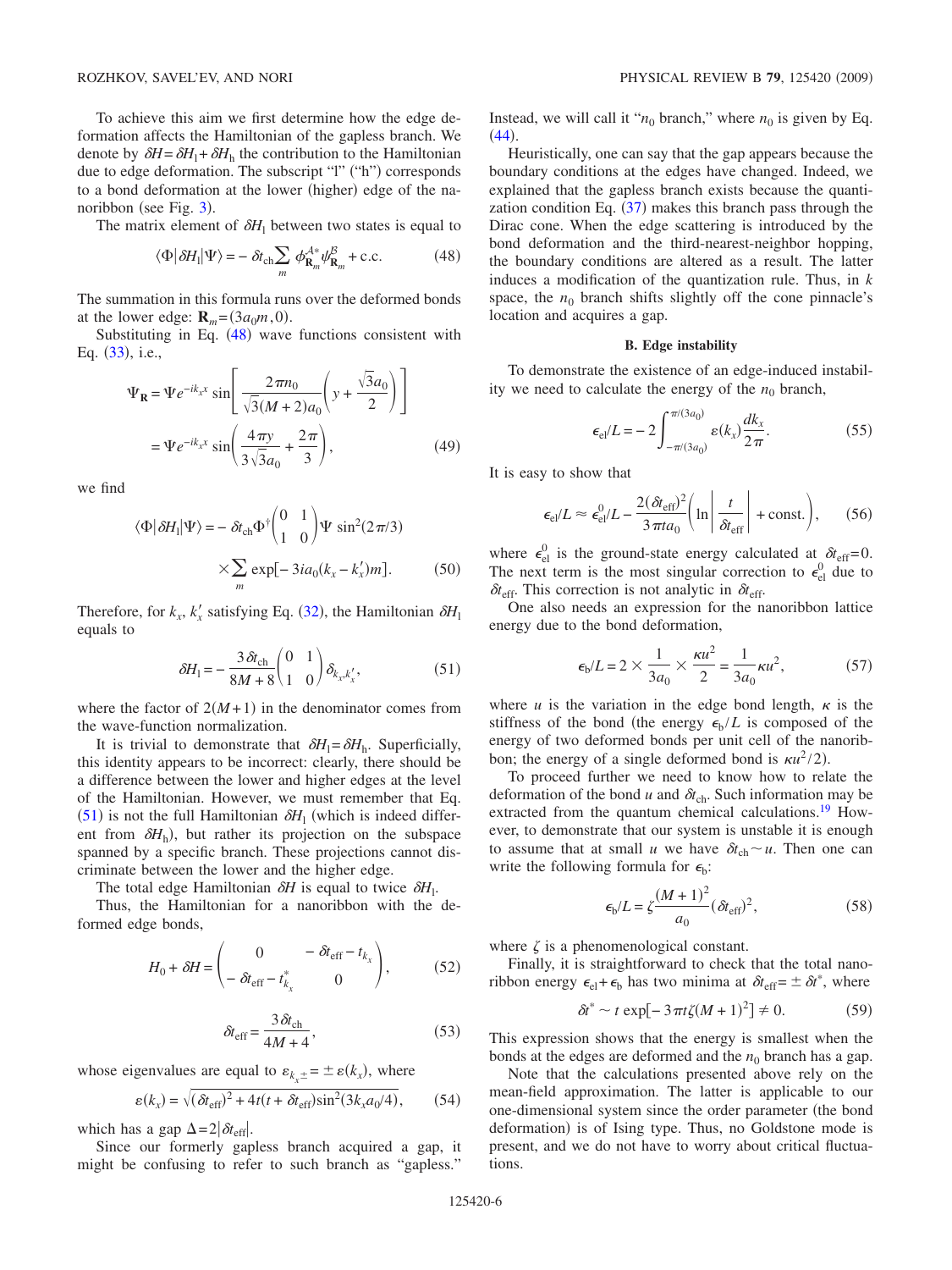Above we demonstrated that an armchair nanoribbon of any width has a gap in its electronic spectrum. There are two caveats to our discussion, however.

First, we proved that for our system at least one gapopening instability exists. We did not prove, yet, that the discussed mechanism is the only possible path to generate the spectral gap. For example, the electron-electron interaction can induce a gap. $13$  Ultimately, the strongest instability must be determined by comparing the energies associated with particular mechanisms. The energy  $\delta t^*$  characterizes the strength of the edge deformation instability. This energy scale quickly vanishes for wider nanoribbons (when *M* is large) or "stiff" edge bonds (when  $\zeta$  is large). Under these conditions other mechanisms might be important.

Second, as we mentioned in Sec. [I,](#page-0-1) the  $n_0$  branch may have a gap due to single-particle corrections to the Hamiltonian  $H_0$ , which has been disregarded in this section. We assumed that the edge bonds deform in response to the electronic instability. However, it is likely that they are distorted by chemical forces, which are more powerful than any intrinsic instability. First-principles numerical simulations support this point: analyzing Fig. 3 of Ref. [5,](#page-9-4) we note that the edge bonds are distorted even in nanoribbons where the unstable  $n_0$  branch is absent; moreover, the deformation magnitude is independent of the nanoribbon width.

In addition to this, we neglected the third-nearestneighbor hopping terms, which also contribute to the gap. Fortunately, it is not difficult to account for the latter: as it is shown in Ref. [15,](#page-9-15) apart from unimportant small corrections to the dispersion relation, the third-nearest-neighbor hopping acts to renormalize  $\delta t_{ch}$  [see Eqs. ([4](#page-1-2)) and ([10](#page-2-5)) of this reference]. Therefore, to include the third-nearest-neighbor hopping, one has to substitute  $\delta t_{ch}$  by  $\delta t$ , Eq. ([3](#page-1-0)).

Unless finely tuned, the parameter  $\delta t$  is nonzero. This circumstance prevents us from observing the instability of the gapless state directly: our order parameter  $\delta t$  is coupled to the fictitious "field," which takes the system away from criticality (see Table  $I$ ).

In such a situation the value of  $\delta t_{\text{eff}}$  and corresponding spectral gap is determined not by Eq.  $(59)$  $(59)$  $(59)$  but rather by the strength of the external "edge field:"  $\delta t_{\text{eff}} \sim f$ .

Thus, the nanoribbon's spectral properties are controlled by the chemical structure of the edges and the third-nearestneighbor hopping. If we find a way to vary the effects of the chemical edge structure, we may tune the electronic properties of the nanoribbon to our needs.

This problem can be dealt with the help of two different approaches. First, one can try to select carefully the passivating radicals to bring the nanoribbon close to the instability point. Clearly, this proposal requires considerable experimental work. The second approach seems more promising: to close effectively the gap it is enough to disorder the edge field. We will examine this idea in Sec. [IV.](#page-6-0)

### **IV. NANORIBBON WITH EDGE DISORDER**

<span id="page-6-0"></span>In this section we investigate how the chemical disorder at the edges affects the nanoribbon's spectrum. We will see that the disorder effectively weakens the edge field.

Consider now a nanoribbon whose edges are treated by two different radicals, " $\alpha$ " and " $\beta$ ," such that

$$
\delta t_{\alpha} = \delta t_{\text{ch},\alpha} + t_3 > 0, \tag{60}
$$

$$
\delta t_{\beta} = \delta t_{\text{ch},\beta} + t_3 < 0,\tag{61}
$$

$$
|\delta t_{\alpha}| = |\delta t_{\beta}| = \delta t_0. \tag{62}
$$

The latter equality is assumed for convenience in calculations. It is not required for our proposal to work.

When these radicals randomly attach to the nanoribbon's edges, the edge field becomes disordered. By adjusting the concentrations  $n_{\alpha\beta}$  of the two radicals, it is possible to vary the relative strengths of  $\delta t$  and  $\delta t_{\text{dis}}$ ,

$$
\delta t = n_{\alpha} \delta t_{\alpha} + n_{\beta} \delta t_{\beta} = \delta t_0 (1 - 2n_{\beta}),\tag{63}
$$

$$
\delta t_{\rm dis}(x) = \delta t(x) - \overline{\delta t}.\tag{64}
$$

<span id="page-6-3"></span>These two quantities are defined by Eq.  $(6)$  $(6)$  $(6)$ .

The effective Hamiltonian for the  $n_0$  branch in the presence of disorder is equal to

$$
H = H_0 + \delta H(x),\tag{65}
$$

$$
\delta H(x) = -\frac{3}{4M+4} \begin{pmatrix} 0 & 1\\ 1 & 0 \end{pmatrix} \left[ \overline{\delta t} + \delta t_{\text{dis}}(x) \right].
$$
 (66)

The coordinate representation of  $\delta H(x)$  may be obtained through a procedure similar to the derivation of  $\delta H_1$  in Sec. [III.](#page-4-0) Below we will assume a Gaussian distribution law for the random quantity  $\delta t_{\text{dis}}$  with the correlation function,

$$
\langle \delta t_{\rm dis}(x) \, \delta t_{\rm dis}(x') \rangle = \sigma^2 f((x - x')/a),\tag{67}
$$

or, in Fourier space,

$$
\langle \hat{\delta t}_{\text{dis},k_x} \hat{\delta t}_{\text{dis},-k_x'} \rangle = \sigma^2 a L \hat{f}(ak_x) \delta_{k_x, k_x'}.
$$
 (68)

Here,

$$
\sigma^2 \sim (\delta t_0)^2 (n_\beta - n_\beta^2) \tag{69}
$$

sets the scale for the disorder strength variation, the scale *a* is the disorder correlation length. The function  $f(z)$  is a "broadened  $\delta$  function." It is even and non-negative, vanishes quickly for  $|z| > 1$ . In addition, this function is normalized by the condition,

$$
\int_{-\infty}^{+\infty} dz f(z) = 1.
$$
 (70)

Its Fourier transform *f ˆ* satisfies

$$
\hat{f}(0) = 1.\tag{71}
$$

In the plane-wave basis, the Hamiltonian  $\delta H$  can be written as

<span id="page-6-2"></span><span id="page-6-1"></span>
$$
\delta H = -\frac{3}{4M+4} \begin{pmatrix} 0 & 1 \\ 1 & 0 \end{pmatrix} \left( \frac{\partial}{\partial t} \delta_{k_x, k'_x} + \sqrt{\frac{\sigma^2 a}{L}} \tau_{k_x, k'_x} \right), \quad (72)
$$

$$
\tau_{k_x, k'_x} = \frac{1}{\sqrt{\sigma^2 a L}} \delta t_{\text{dis}, k_x - k'_x},\tag{73}
$$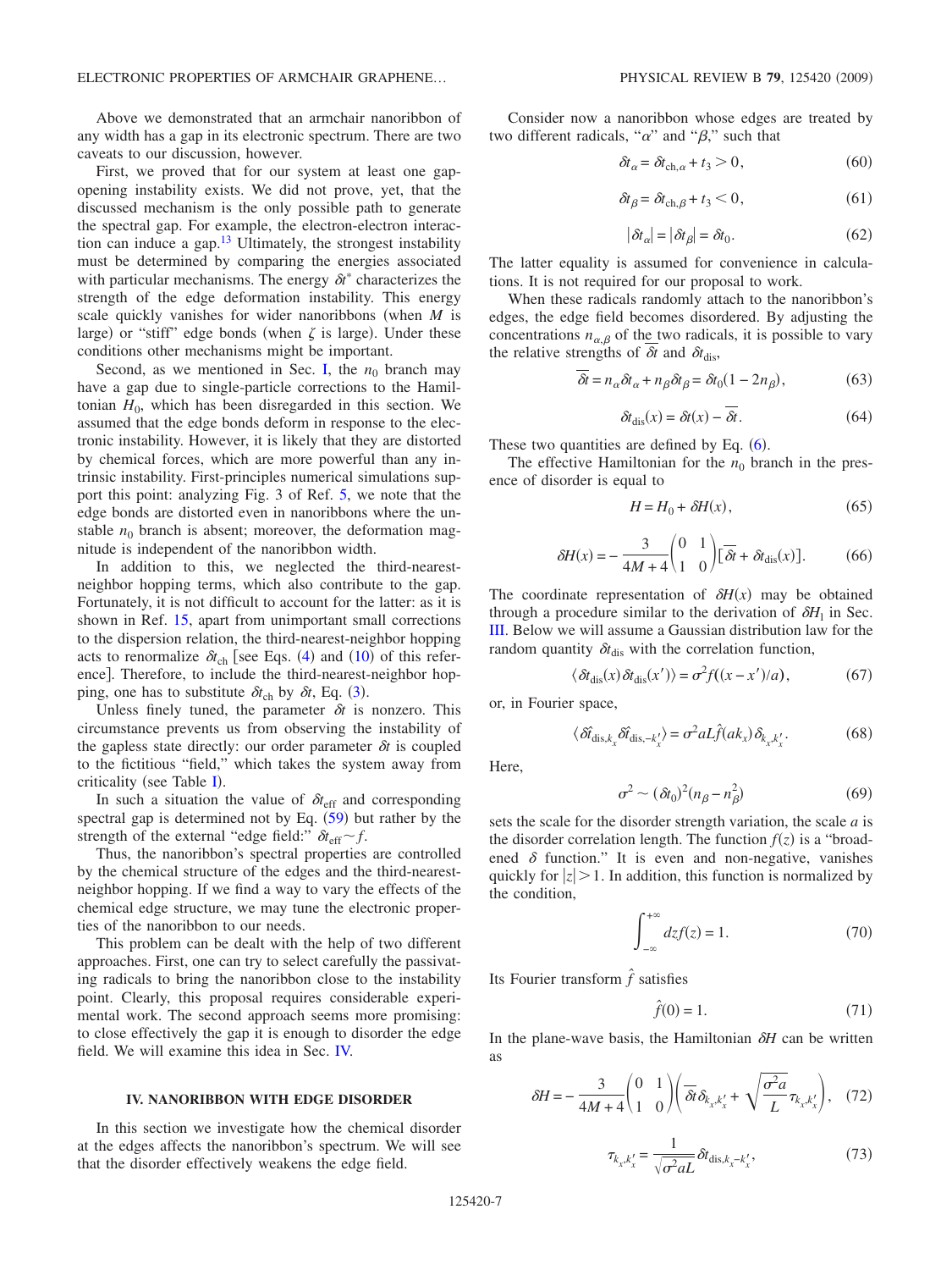$$
\sigma^{\max} = \delta t_0,\tag{80}
$$

$$
l_{\text{loc}}^{\text{min}} = (M+1)^2 \frac{a_0^2}{a} \frac{t^2}{(\delta t_0)^2}.
$$
 (81)

Therefore, if the sample length satisfies

$$
\ll l_{\text{loc}}^{\text{min}},\tag{82}
$$

the perturbation theory in the disorder strength is justified for any concentration  $n<sub>β</sub>$ .

 $L$ 

### **C. Conductance of a mesoscopic sample**

It is possible to prove that  $l_{\text{gap}}^{\min} \ll l_{\text{loc}}^{\min}$ . Indeed, this inequality is equivalent to

$$
(M+1)\frac{t}{\delta t_0} \gg \frac{a}{a_0}.\tag{83}
$$

Both factors on the left-hand side of this expression are much larger than unity. Therefore, unless *a* is very big,  $l_{\text{gap}}^{\text{min}}$  $\ll l_{\text{loc}}^{\text{min}}$ . Loosely speaking, this inequality suggests that the disordered field is a much weaker perturbation than the ordered one.

Consider now a nanoribbon whose length *L* satisfies

$$
l_{\rm gap}^{\rm min} \ll L \ll l_{\rm loc}^{\rm min}.
$$
\n(84)

<span id="page-7-2"></span>This means that even the strongest disorder  $(l_{\text{loc}} = l_{\text{loc}}^{\text{min}})$  cannot create a well-developed localization in our nanoribbon; on the other hand, when the sample is close to perfect order  $(n_\beta \leq 1/2)$  the spectral gap fully manifests itself. Let us now study the electrical conductance of such nanoribbon.

Assume first that our system has no edge disorder:  $\delta t(x)$  $=\delta t_{\alpha}$ . Then  $l_{\text{gap}} = l_{\text{gap}}^{\text{min}}$ , and Eq. ([75](#page-7-0)) is violated. Therefore, the "edge field" opens a gap in the spectrum. The dimensionless conductance *g* of a sample with the gap is exponentially small at *T*=0,

$$
\ln g \sim -\frac{L}{l_{\rm gap}} = -\frac{1}{M+1} \frac{\delta t}{t} \frac{L}{a_0}.
$$
 (85)

<span id="page-7-3"></span>When we slightly disorder our system by introducing a small concentration  $n<sub>\beta</sub>$  of radicals  $\beta$ , the conductance increases since  $\delta t$  decreases [see Eq.  $(63)$  $(63)$  $(63)$ ]. Thus, remarkably, here *disorder improves electrical conductance.*

In the opposite limit of complete disorder, we have  $\delta t$  $=0$ , and the localization length becomes  $l_{\text{loc}} = l_{\text{loc}}^{\text{min}}$ . Perturbation theory may now be applied since Eq.  $(79)$  $(79)$  $(79)$  holds true. Instead of a disorder-induced localization, which is a nonperturbative phenomenon, in a sufficiently short nanoribbon the disorder creates weak corrections to the properties of  $H_0$ . In such sample the conductance remains finite even at *T*=0.

Thus, we reach the following counterintuitive conclusion: *a completely ordered nanoribbon shows "insulating" behavior, while a disordered one shows "metallic."* [We put quotes around insulating and metallic for metal and insulator are quantum phases, which can be unambiguously defined only in the thermodynamic limit  $L \rightarrow \infty$ ; however, the latter limit is incompatible with Eq.  $(84)$  $(84)$  $(84)$ .

As the system moves from perfect order to total disorder, it passes through a crossover from insulating to metallic con-

$$
\langle |\tau_{k_x, k'_x}|^2 \rangle = \hat{f}(a(k_x - k'_x)). \tag{74}
$$

In Eqs.  $(72)$  $(72)$  $(72)$  and  $(73)$  $(73)$  $(73)$ , the length *L* appears in the denominator due to wave-function normalization. In these equations we defined the dimensionless random field  $\tau_{k,k'}$  to show explicitly how the disorder matrix elements scale with the nanoribbon length *L*. [20](#page-9-17)

As we see from Eq.  $(72)$  $(72)$  $(72)$ , the disordered and homogeneous parts of the edge Hamiltonian enter as two different terms. Each term induces a specific modification of the nanoribbon's spectrum: *the ordered part opens a gap, the disorder part localizes the wave functions.* The localization, however, is a weaker phenomenon than the gap generation. Intuitively, this sounds quite reasonable: the effects of disorder may "average out" to zero, while the ordered term acts "coherently" over the whole sample length. To make this statement rigorous we will apply perturbation theory in orders of  $\delta H$ . We will show that for a nanoribbon of a certain length the disorder may be treated with the help of perturbation theory, while the ordered term may not. To prove this we separately consider the two pieces of *H*.

# **A. Homogeneous edge deformation**  $\overline{\hat{\alpha}}$

Perturbation theory is applicable when the level spacing  $\delta \epsilon \sim a_0 t/L$  is much larger than the matrix elements of  $\delta H$ .

To establish the applicability range of the perturbation theory in orders of  $\delta t$ , we have to compare  $\delta \epsilon$  with the gap  $\Delta$ . Thus, perturbation theory works if

$$
L \ll l_{\rm gap} = a_0(M+1)(t/\delta t). \tag{75}
$$

<span id="page-7-0"></span>The length scale  $l_{\text{gap}}$  is analogous to the Compton length  $l_{\text{C}}$  $=1/(m_e c)$  of the Dirac equation.

When the disorder is absent  $(n_\beta=0)$ , the gap has its biggest value, and  $l_{\text{gap}}$  is the shortest,

$$
l_{\rm gap}^{\rm min} = a_0 (M + 1)(t/\delta t_0). \tag{76}
$$

Thus, one can say that perturbation theory in  $\overline{\delta t}$  works for any value of  $n<sub>\beta</sub>$  if

$$
L \ll l_{\rm gap}^{\rm min}.\tag{77}
$$

### **B.** Disordered edge deformations  $\delta t_{\text{dis}}$

Perturbation theory in  $\delta t_{dis}$  is applicable when

$$
\frac{a_0 t}{L} \gg \frac{1}{M+1} \sqrt{\frac{\sigma^2 a}{L}}.\tag{78}
$$

This inequality may be transformed into

$$
L \ll l_{\text{loc}} = (M+1)^2 \frac{a_0^2}{a} \frac{t^2}{\sigma^2}.
$$
 (79)

<span id="page-7-1"></span>The scale  $l_{\text{loc}}$  is the localization length. (Our treatment of the disordered regime adopts the treatment of Ref. [20.](#page-9-17))

When  $\delta t = 0$  (or, equivalently,  $n_{\alpha} = n_{\beta} = 1/2$ ) the disorder is the strongest. We can define the shortest possible localization length  $l_{\text{loc}}^{\text{min}}$ . It can be estimated as follows. If  $n_{\alpha}=n_{\beta}=1/2$ ,  $\sigma$ has its largest possible value,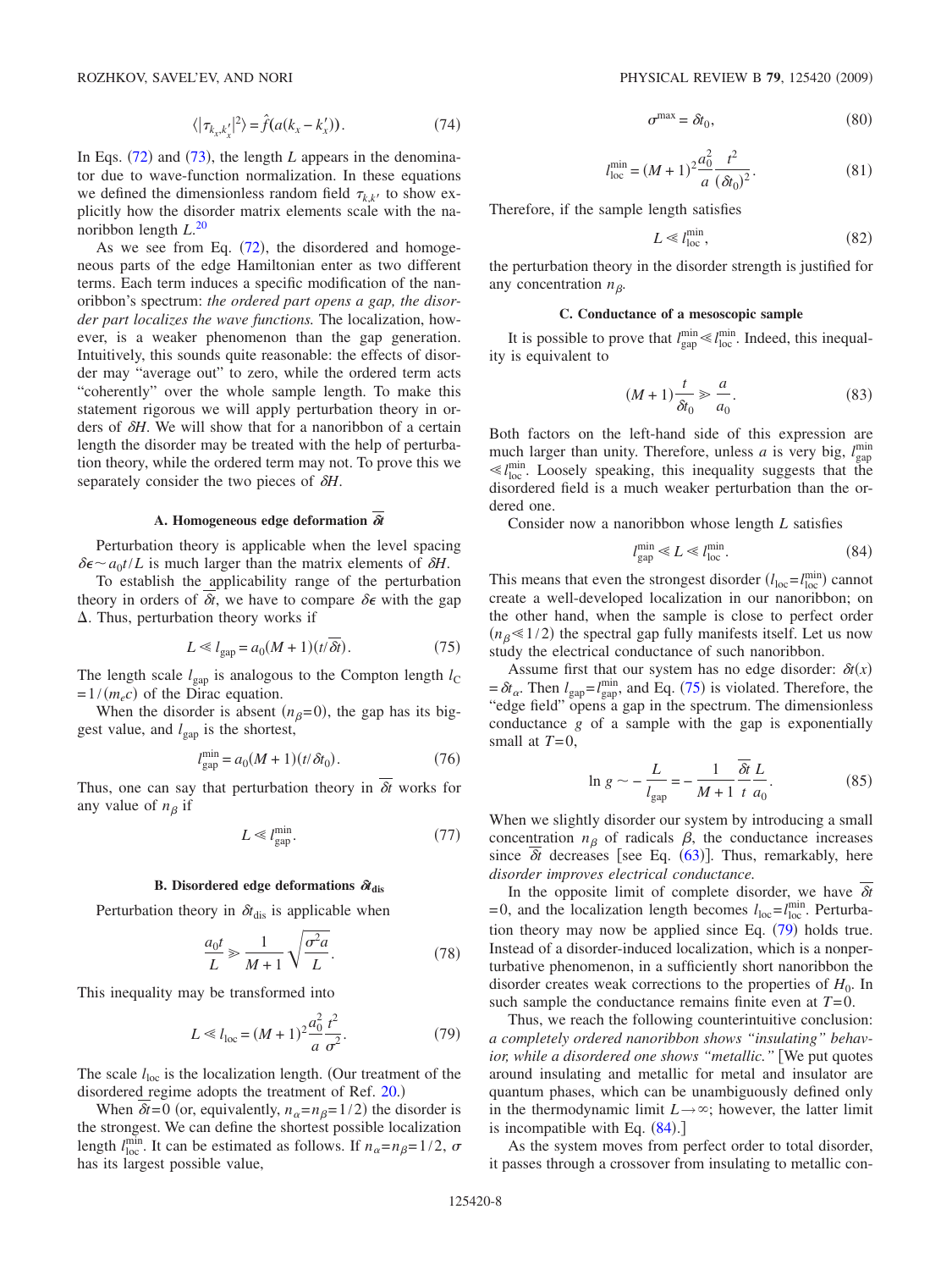<span id="page-8-3"></span>

FIG. 4. Qualitative behavior of the conductance of the long nanoribbon as a function of disorder  $(n<sub>\beta</sub>)$  is the concentration of the disordering radical). The dashed line marks the crossover from the gap dominated to the disorder-dominated regime. Note the counterintuitive trend left of the dashed line: the conductance is *increasing* with increasing disorder.

ductance. Indeed, Eq.  $(85)$  $(85)$  $(85)$  is applicable only when  $L/l_{\text{gap}}$  is much bigger than unity. If

$$
L/l_{\rm gap} \sim 1 \Leftrightarrow g \sim 1,\tag{86}
$$

one can validate the perturbation theory not only in orders of  $\delta t_{\text{dis}}$ , but also in orders of  $\delta t$  [see Eq. ([75](#page-7-0))]. Therefore, once *L* exceeds  $l_{\text{gap}}$ , the exponential dependence of *g* is replaced by a slower function, and *g* remains of order unity down to the completely disordered regime.

#### **D. Conductance of a long nanoribbon**

Finally, let us comment on the conductance behavior in a thermodynamically large sample, whose length satisfies

$$
l_{\rm gap}^{\rm min} < l_{\rm loc}^{\rm min} \ll L. \tag{87}
$$

<span id="page-8-2"></span>In this situation both terms of  $\delta H$  cannot always be treated by means of perturbation theory. Consequently, the conductance is always exponentially suppressed: when there is perfect order, the conductance follows Eq.  $(85)$  $(85)$  $(85)$ ; in the opposite case (complete disorder) we have

$$
\ln g \sim -\frac{L}{l_{\text{loc}}}.\tag{88}
$$

<span id="page-8-1"></span>The latter equation is a manifestation of wave-function localization, which can only be observed in a sample whose length exceeds  $l_{\text{loc}}$ .

Comparing Eqs.  $(85)$  $(85)$  $(85)$  and  $(88)$  $(88)$  $(88)$  with the help of Eq.  $(87)$  $(87)$  $(87)$ , we note that, as well as in the case of a short nanoribbon, the conductance of a perfectly ordered sample is much smaller than the conductance of a totally disordered sample.

The conductance *g* of a long nanoribbon is a nonmonoto-nous function of disorder (see Fig. [4](#page-8-3)). Such a behavior is a consequence of the crossover from the gap dominated to the disorder-dominated regime. When the concentration  $n<sub>\beta</sub>$  is small, the gap is the dominant parameter controlling the con-ductance. Under such circumstances Eq. ([85](#page-7-3)) is obeyed. The disorder acts mainly to reduce the gap. Thus, if disorder is weak, then *g* is an increasing function of  $n<sub>β</sub>$ .

As  $n_\beta$  keeps growing,  $l_{\text{gap}}$  increases, while  $l_{\text{loc}}$  decreases. The crossover occurs at

$$
l_{\text{loc}} \sim l_{\text{gap}},\tag{89}
$$

and the sample enters the disorder-dominated regime. The conductance is given by Eq.  $(88)$  $(88)$  $(88)$ . It is a decreasing function of  $n<sub>\beta</sub>$  when the latter is close to 1/2.

# **V. CONCLUSIONS**

<span id="page-8-0"></span>In this paper we studied the spectral properties of the armchair nanoribbon. We have seen that a nanoribbon with metallic dispersion is unstable. It was proved that the system might generate spontaneous deformation of the edge bonds, which opens a gap. While such deformation increases the energy of the affected bonds, it also reduces the electronic energy.

We also pointed out that this instability is difficult to observe in a real system. The culprit is the nonzero scattering from the nanoribbon's edges. Although it might be hard to get rid of this scattering, it is quite possible to reduce its effect on the electronic spectrum by disordering the scattering potential. This may be achieved by random substitution of the radicals passivating the edges.

We demonstrated that the disorder can vary the electrical conductance of a nanoribbon. In case of a short nanoribbon, the conductance would change from insulating regime at low disorder to a metallic regime at high disorder; when the nanoribbon's length is large, the conductance is a nonmonotonous function of the disorder. Thus, the disorder may be a useful tool which allows one to control the electric transport through nanoribbons.

### **ACKNOWLEDGMENTS**

We gratefully acknowledge partial support from the National Security Agency (NSA), Laboratory Physical Science (LPS), Army Research Office (ARO), National Science Foundation (NSF) Grant No. EIA-0130383, JSPS-RFBR 06-02-91200, and Core-to-Core (CTC) program supported by Japan Society for Promotion of Science (JSPS). S.S. acknowledges support from the EPSRC via Grants No. EP/ D072581/1 and No. EP/F005482/1, and ESF networkprogram "Arrays of Quantum Dots and Josephson Junctions." AVR is grateful for the support provided by the Dynasty Foundation and by the RFBR Grant No. 06-02- 16691.